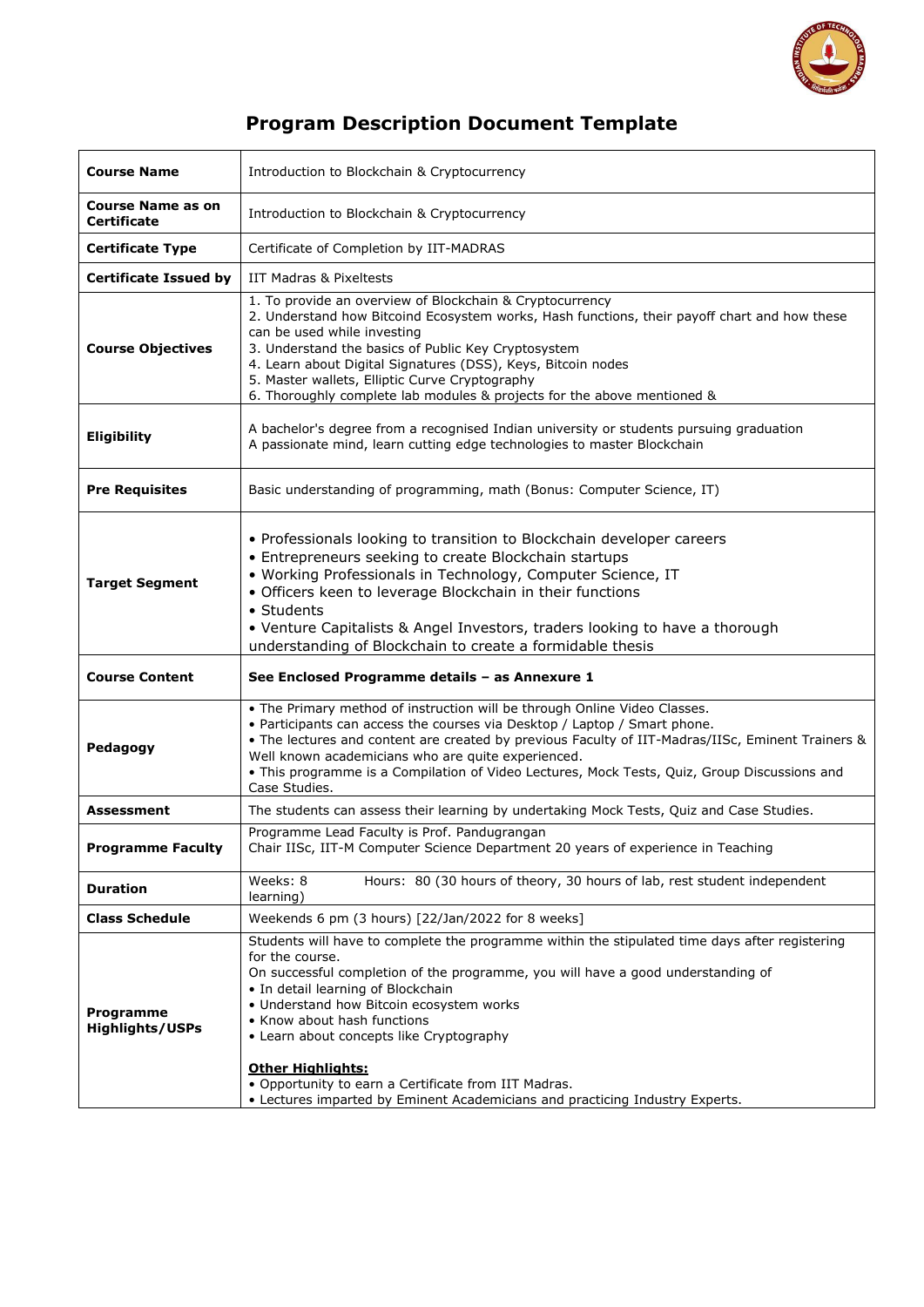

|                   | comfort of your home at your convenient time. | • Fully Online Pre-Recorded Course with online lectures that provides a "real" classroom<br>experience in a "virtual" environment.<br>• Seamless technology that can transmit lecture videos effectively at home broadband<br>connection of 512 kbps.<br>• User friendly and easy to use technology interface. No expensive and time consuming<br>software/hardware installations required at your end.<br>. Through our web portal, Students are provided access to course presentations, case studies,<br>assignments and other reference materials as applicable for specified courses<br>• Learn from Anywhere - No need to travel to an institute or training centre. Learning continues<br>even if you are traveling or not available at any specific location. You may also learn from the |  |  |  |
|-------------------|-----------------------------------------------|---------------------------------------------------------------------------------------------------------------------------------------------------------------------------------------------------------------------------------------------------------------------------------------------------------------------------------------------------------------------------------------------------------------------------------------------------------------------------------------------------------------------------------------------------------------------------------------------------------------------------------------------------------------------------------------------------------------------------------------------------------------------------------------------------|--|--|--|
|                   |                                               |                                                                                                                                                                                                                                                                                                                                                                                                                                                                                                                                                                                                                                                                                                                                                                                                   |  |  |  |
|                   |                                               | Total Fees (Rs.)                                                                                                                                                                                                                                                                                                                                                                                                                                                                                                                                                                                                                                                                                                                                                                                  |  |  |  |
| <b>Total Fees</b> | Total Programme Fee                           | Rs 59,000/- (Inclusive of GST)                                                                                                                                                                                                                                                                                                                                                                                                                                                                                                                                                                                                                                                                                                                                                                    |  |  |  |